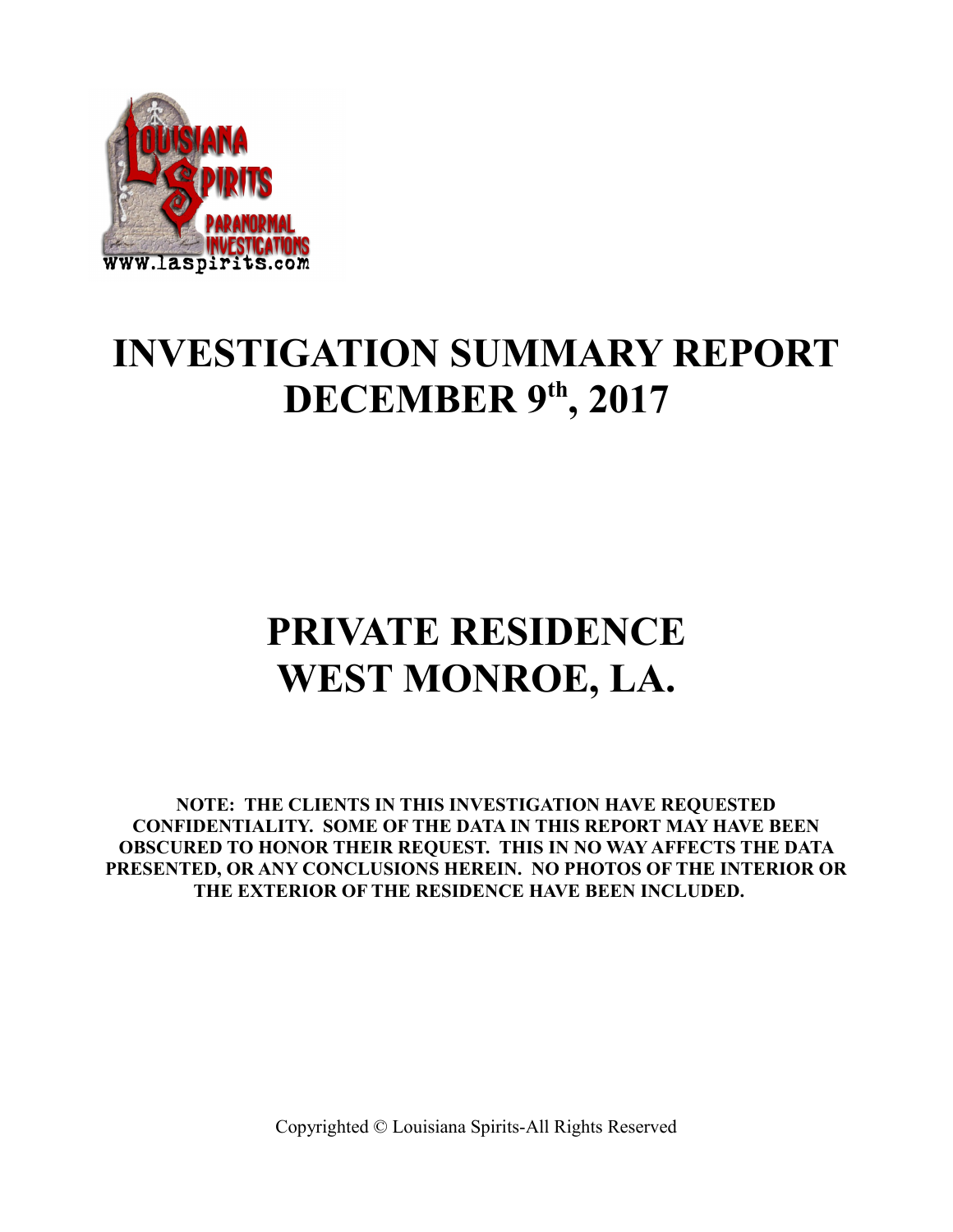## **HISTORY**

There are two homes on the property, and the one investigated was rented by the daughter, who was in process of moving out. It is estimated this home was built in the 1920's or 1930's.

# **EXPERIENCES**

In the front bedroom, there is a cabinet which seems to exhibit or attract paranormal activity. There is an aura of uncertainty or fear when anyone is near the cabinet. A full-bodied apparition has been seen sitting in a chair in this room.

## **INVESTIGATION**

DATE OF INVESTIGATION: December 9, 2017

PARTICIPANTS: BESS MAXWELL,KIRK CORMIER, and CONNIE WILLIAMSON

EQUIPMENT: Digital Cameras, Infrared cameras and DVR system, Digital audio recorders, Ion Counters, P-SB7 Spirit Box, Infra-sound detection equipment, Digital thermometers, Various EMF meters including Tri-Fields, Motion detectors including geophone and laser grid systems, Ovilus interactive voice communications device, and and digital sound recorders.

INVESTIGATION: At the time and places tested, no anomalous photos were taken. One clip was noted on video. Nothing unusual was detected by laser grid or geophone. No high EMF fields from AC current were found in any location likely to result in prolonged exposure, although there are some areas of high EMF fields from wiring. No anomalous hot spots or cold spots were noted. No anomalous motions were noted. One standard EVP voices was recorded. Six recordings were noted of words formed by the P-SB7.

### PERSONAL EXPERIENCES

In the back bedroom, Bess Maxwell felt the sensation of being touched by an unseen hand.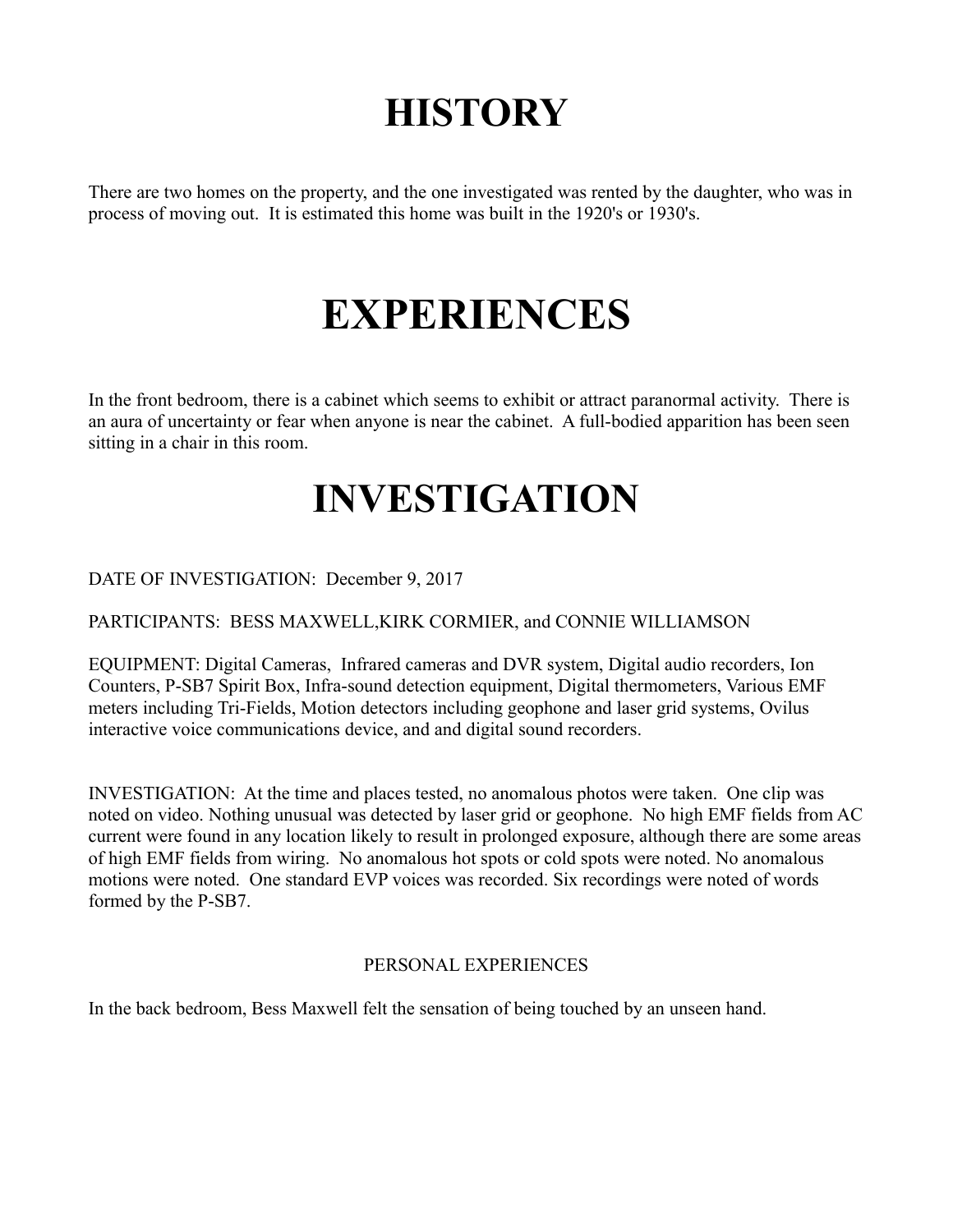### **PART ONE**

### **THE MODEL P-SB7 SPIRIT BOX**

**This device utilizes a milli-second adjustable forward or reverse sweep technique coupled with a white noise distribution between frequency steps. This is designed to add ambient sound energy for the production of real time EVP, allowing for instant feedback in communications attempts. See item 16 in "General Parameters of the EVP Phenomenon".** 

#### **FRONT BEDROOM**

**CLIP ONE: Kirk Cormier: "You can't stay here." Voice: "Yes."**

**CLIP TWO: Two Male Voices: "Help." "Couple."**

**CLIP THREE: Bess Maxwell: "Would you be willing to leave?" Male voice: "Yeah."**

#### **BACK BEDROOM**

**CLIP FOUR: Connie Williamson: "Are you here?" Male Voice: "I'm back."**

**CLIP FIVE: Male Voice: "Fifty Dollars!"**

**CLIP SIX: Male Voice: "Still there??"**

### **STANDARD EVP**

### **BACK BEDROOM**

**CLIP SEVEN: Male voice, whispering, but exact wording is unclear.**